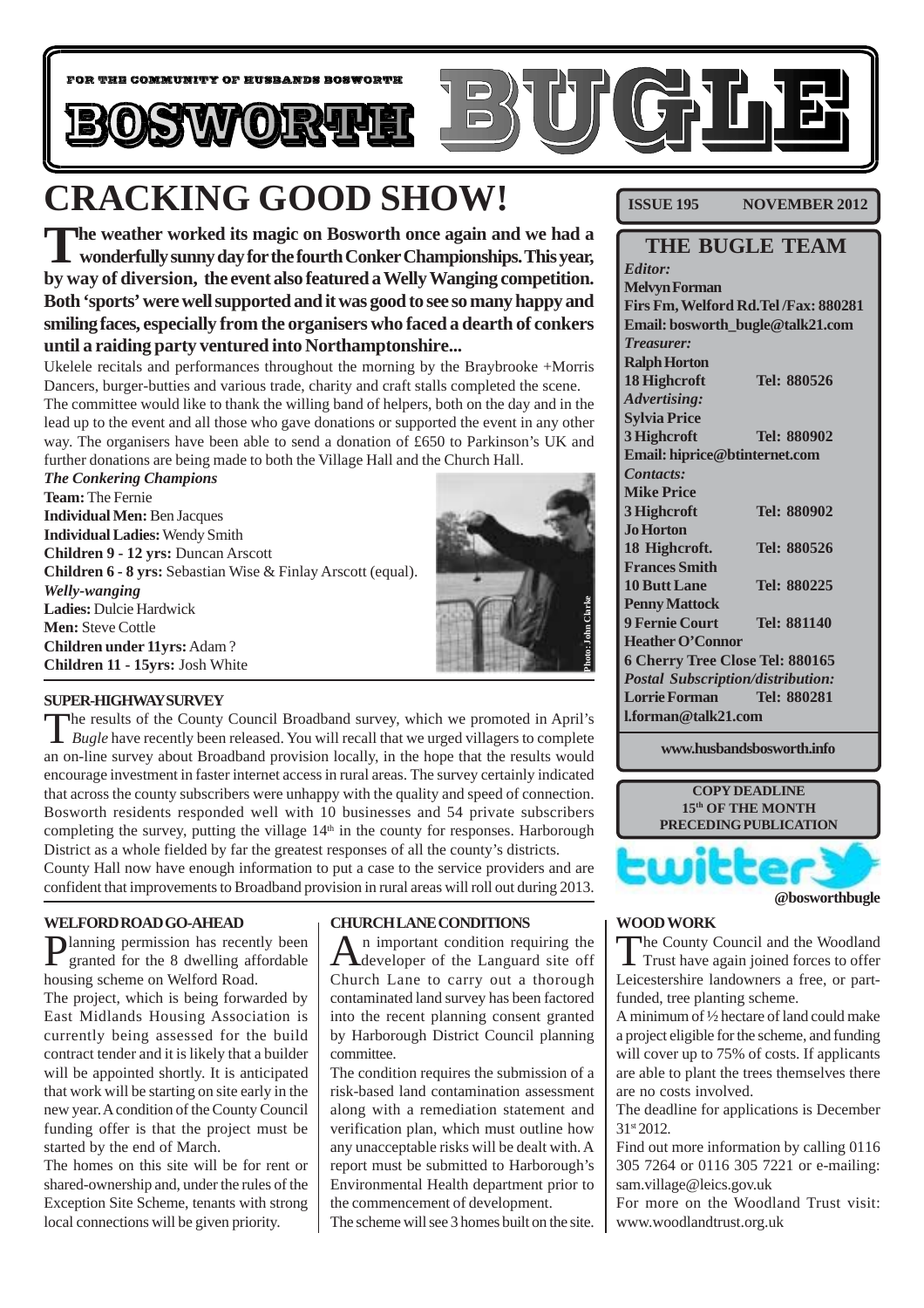### **POSTBAG**

#### *From Ruth Meddows-Smith, Berridges Lane*

I saw your Danish joke in the *Bugle* and as written Danish is similar to one of the written Norwegian languages I've had a go at translating it: "The man comes home (from) a trip into town and suddenly there's a 'proper' (loud) noise and the man swears. The wife comes ('dares'?) and asks, "What is happening now?" "My shoes are rocking/wallowing" (there's no accurate translation for '*vælte*') "Yes, but should it be worth making so much noise?" "Yes, I still have my feet in them!" One of those jokes which are lost in translation, I feel!

## **WATCH WORD**

*THE NEIGHBOURHOOD WATCH SCHEME WITHIN HUSBANDS BOSWORTH*

#### **POLICE FILE**

**IF YOU HAVE INFORMATION ON ANY CRIMINAL ACTIVITY CALL MARKET HARBOROUGH POLICE on 101 Neighbourhood Watch Co-ordinator Marion Lewis 0116 2483871 NW Community Scheme No. 2123** Local Beat Team **Sgt. 920 Pete Jelbert PC 500 Andy Smalley WPC 4713 Sarah Clarke PCSO 6569 Peter Willson PCSO 6636 Ray Wells PCSO 6573 Steve Adams Voicemail Service 0116 2485675 Rural & Countryside Liaison Officer PC 1010 Chris Hill CRIMESTOPPERS FREEPHONE 0800 555111**

■Lincolnshire Police have reported a spate of sheep rustling incidents in the Rutland border area recently

!Lincolnshire Police are also urging farmers to secure their storage facilities following the theft of £30,000 worth of grain from an isolated farm store.

■Agricultural equipment to the value of £40,000 has been stolen in a raid on a secure compound at Kirby Agricultural in Leicester Road, Market Harborough. It is likely that the items stolen may be sold onto the scrap market but anyone being offered cheap agricultural machinery or parts should query its origin.

**Tweeting or posting on Facebook your whereabouts and what you are doing may be great for your social circle but you may be telling a wily thief that you're not at home!**

#### **DARK NIGHTS CRIME**

**It is important to give the impression that your house is occupied. Harborough Neighbourhood Watch and local Policing Teams have a number of simple timers that will switch a small lamp, on offer at only £2 each - call in at Harborough Police Station. E** Ensure that all windows, side gates and sheds remain locked when not in use.

- $\blacksquare$ If you have an alarm then set it.
- !Fit window and patio-door locks which will deter the opportunist thief.

!If you are going away ask a neighbour you trust to watch your property for you.

**For further advice contact your local Safer Neighbourhood Teams on 101 or follow them on Facebook at Market Harborough Police or on Twitter : @LPLutterworth**

#### **HOSPITAL CALL**

You will recall that the Fleckney Wildlife Hospital was recently a victim of burglary where the heartless thieves stole the animal cages. Sick and injured animals were released so that the thieves could take the cages, presumably for scrap metal. The hospital is charity-based, is run by volunteers and is entirely funded by donations and sponsorship. This crime has had a huge impact on the day-to-day care of the animals. If you are able to make a donation, or are a business that could help by sponsoring the hospital please contact Jules on 07989574808 or e-mail: juleschelsea@hotmail.com

..............

| DIANE E. HALL<br><b>Beauty Therapist</b><br>Tel: 01858 880567 or 07732 571714<br><b>CHRISTMAS MINI PAMPER SESSION</b><br>Offer available until December 20th<br>Facial, express manicure & eyebrow trim<br>£25 (normally £38)<br>Gift Vouchers available for Christmas<br>presents | . Osteopathy at Kilworth Allowse<br>Aches & pains including those caused by pregnancy<br>Joint pain<br>$\Delta$ Arthritic pain<br>General, acute and chronic neck and back pain<br>• Frozen shoulder and other mechanical shoulder pains<br>• Tennis/Golfer's elbow & other mechanical elbow pains<br>• Muscle Spasms<br>Sports injuries<br>Tension<br>Trapped Nerves including sciatica<br>· 01858 880058 (for home visits call 0751948 |
|------------------------------------------------------------------------------------------------------------------------------------------------------------------------------------------------------------------------------------------------------------------------------------|------------------------------------------------------------------------------------------------------------------------------------------------------------------------------------------------------------------------------------------------------------------------------------------------------------------------------------------------------------------------------------------------------------------------------------------|
|                                                                                                                                                                                                                                                                                    |                                                                                                                                                                                                                                                                                                                                                                                                                                          |

#### **SID REPORT**

Readings from the Speed Indicator Device **High Street easterly** Period: 19.09.12 - 26.09.12 Vehicle movements: 13365 Average speed: 27mph *Highest recorded speed: 67mph* **High Street easterly** Period: 26.09.12 - 03.10.12 Vehicle movements: 14662 Average speed: 27mph *Highest recorded speed: 62mph* **High Street westerly** Period: 03.10.12 - 10.10.12 Vehicle movements: 12202 Average speed: 28mph *Highest recorded speed: 51mph* **High Street westerly** Period: 10.10.12 - 17.10.12 Vehicle movements: 12889 Average speed: 28mph *Highest recorded speed: 57mph*



Vintage & Retro, English & French, individual pieces from the last century. Furniture, clothes, ceramics, books, old greetings cards, paintings and photographs. We love to recycle, restore and renew and can find something for you. Locally made organic toiletries and seasonal scented

candles, cards and

cushions.

our Retro Girls!

ening

Alison & Margot

Saturday 8 December 10am

 $\circ$ 

with special guest Joan Stephens<br>cutting the ribbon" at 11.30am. 55, High Street, Husbands Bosworth. Parking by the church is recommended. All welcome to share an old fashioned Christmas tipple and mince pies served by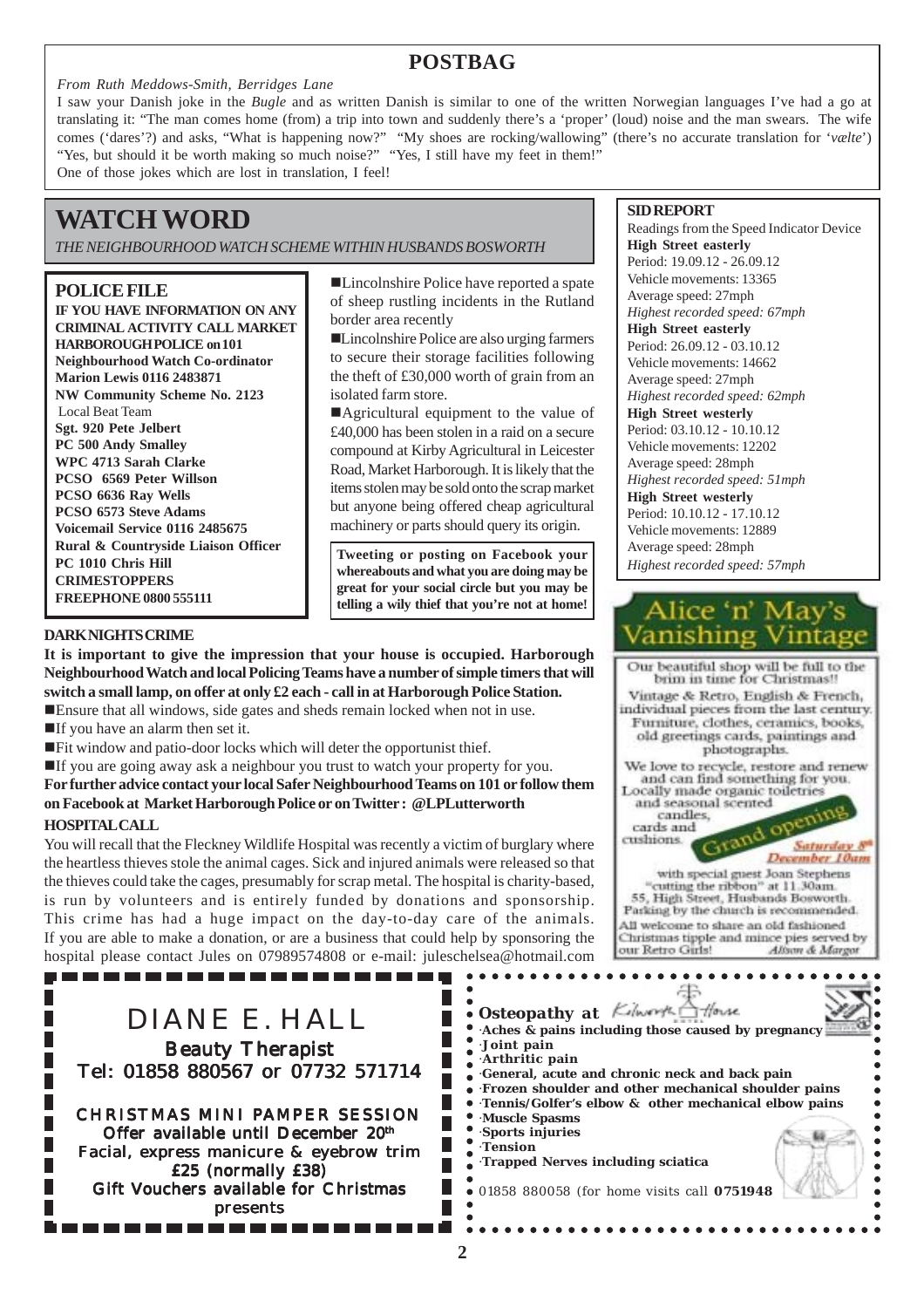## **BOSWORTH IN FOCUS**

*A ROUND-UP OF LOCAL NEWS*

#### **FULL STRETCH...**

Don't forget! Pilates Class every Friday in the Village Hall 7.00pm - 8.00pm. Open to all ages and abilities, men and women...

The class is led by a qualified tutor; pay-asyou-go, or pay for a block of weeks. Mats provided.

For details call Pat on 07939 226 115 or email: pmackereth@aol.com

#### **HE'S COMING BACK...**

Run, run, as fast as you can, you can't catch me I'm the GINGERBREAD MAN!

The Bruntingthorpe Gingerbread Festival returns to St. Mary's Church on November  $10<sup>th</sup>$  and  $11<sup>th</sup>$ . Saturday 11.00am to 4.00pm; Sunday 12noon to 4.00pm.

Come and see all the displays in the church and vote for your favourite. Activities for children while the adults sit and relax with a drink... and have a ginger nibble to eat!

If you missed it last year - make a date this year!

#### **LOCAL NEWS IN BRIEF**

■A team of University of Leicester experts is heading up a group aimed at improving the ecological environment of the river Welland through **Market Harborough**. The team will be reinstating wildlife habitats lost in redevelopment and improvement schemes in the town during the past 40 years.

#### **WEATHER LOG SEPTEMBER 2012** *[2011]*

**Rain:** 58mm (2.33") *[32mm]* **Wettest day:** 23mm (0.9") *[7mm]* **Highest temp:** 30°C Lowest Temp: 3°C

C *[29.5o C]* C *[5o C]*

**WOODPECKER TREE SURGERY** All aspects of tree-work undertaken from dismantling large roadside trees to pruning and reshaping small garden trees. We also offer a stump grinding service. Professionally qualified and insured. **For free quotation and advice call Chris on: 01858 880818 www.woodpeckertrees.com**

#### **HIGHWAYS CLEANING SCHEDULE**

The Highways Department have set the following days for street and road cleaning this month.

**Mechanical sweeping A5199** November 12<sup>th</sup>

**Mechanical sweeping & litter pick Village** November 5<sup>th</sup>

*PLEASE MOVE PARKED CARS AND OTHER OBSTACLES OFF THE HIGHWAY ON THESE DAYS SO THAT THE CLEANING TEAM CAN CARRY OUT THE OPERATION EFFECTIVELY.*

#### **WASTE REMINDER**

♦*BLUE-LID BIN*♦ plastic, cans, tins, glass, cardboard, yogurt pots, margarine tubs, aerosols, juice cartons (including Tetra-paks) and removable INSERT for paper.

♦*GREEN BIN*♦ garden waste only

♦*BLACK BIN*♦ non-recyclable waste only **Food waste collections will stop.**

You can keep your old recycling boxes and caddies or you can drop them off at various collection points across the district. (See the council's website for more details).

*When the new service begins, the bluelidded wheeled bin will be collected one week, along with the green wheeled bin. The black wheeled bin will be collected the following week. Collections will then continue on alternate weeks.*

*VILLAGE HALL BOOKINGS Elizabeth Bromley 881441 www.husbandsbosworthvillagehall.co.uk CHURCH HALL BOOKINGS Janice Staples 880668 Bob Hutchings 880131 SPORTS PAVILION ENQUIRIES Audrey Marlow 880316*

П

П T.

 $\overline{\phantom{a}}$ 

П

 $\overline{\phantom{a}}$ 



The next meeting of the Quarry Liaison Group will be on Wednesday, November  $7<sup>th</sup>$ .

Anyone with any issues relating to the operations at Lafarge's quarry on Welford Road, which they would like to be raised at this meeting, is asked to contact Brian Smith on 880021.

#### **HEARTLINK**

The Parish Council has had an encouraging response to the call for villagers willing to join a group to be trained in the use of a defibrillator.

A condition of funding and the provision of the apparatus is that the village should show sufficient support by fielding a group that would be willing and capable of using the device. The greater this show of support, the more likely it is that the necessary funding would be offered.

If anyone who has not already agreed would like to join the group to be trained please call the Parish Clerk on 880910 as soon as possible.





'he one stop shop for trailer sales, rental accessories and repai

**3**

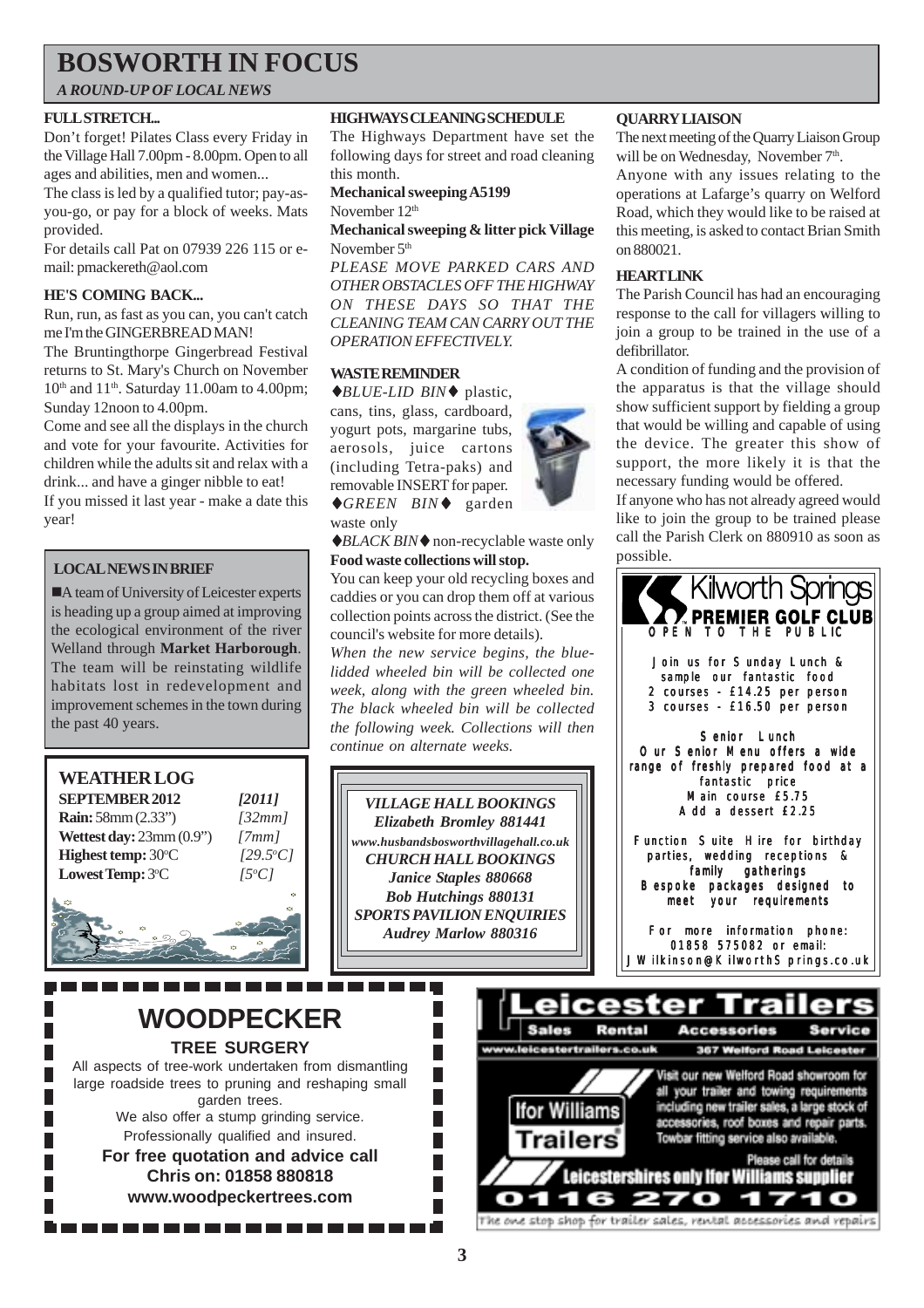### **SCHOOL REPORT** *HUSBANDS BOSWORTH C. of E. PRIMARY SCHOOL Head Teacher Matthew Bown*

#### *From Matthew Bown, Head Teacher*

As we approach Christmas we are preparing for a number of changes. Firstly, the Governors have now appointed a new headteacher who will replace me after Christmas. More information will be given in due course. We also have two exciting new building projects due to be completed prior to me leaving.

The first is the fencing around the playground, which will be replaced by a suitable fence in line with the Grade 2 listed status of the school. The main difference will be that it is a little higher, making the playground secure and safe for the children. We will be using the original main entrance on Welford Road as our access for visitors. This entrance will use the panels of original fencing as the frontage. We are proud of the long history of our school and believe this is a fitting and appropriate way to respect it.

The second project due to take place is the extension of our modular building on the playing field. This will mean an extra classroom will be available for teaching. The existing building is to be simply extended by 3 or 4 metres in length.

Along with all of this we will also be putting on our annual Nativity and celebrating Christmas with a church service. We hope we see many of the villagers at these events.

#### **FOBS NEWS**

*FOBS 100 CLUB*

1st Prize £25 - No. 28 Bonnie Kettle 2nd Prize £10 - No. 27 Esther Birrell

We are re-launching the FOBS 100 Club with a Double Christmas Draw in December. Don't miss the opportunity to support the

village school with the chance of winning each month!

Look out for the flyer to sign up for only  $£1$ per month. For further information please contact Julie Dove on 881399.

#### **BAG2SCHOOL**

The Bag2School collection continues to provide a valuable source of fund-raising for the school. We get £500 per tonne for unwanted textiles collected, so everything counts.

Please sort out unwanted clothes, curtains, bedding, soft toys and shoes and fill up the blue bags, which should be left outside your house (within view) from 10.00am on Saturday November 3rd. All extra bags welcome!

*A belated thank-you to everybody who supported the Safari Supper in September. We raised a fantastic £845, which will directly benefit the children of our School.*



#### **BYGONE BOSWORTH**

*Images from the Historical Society's Archive Collection*

Many of us will have walked past this part of the Bosworth village street scene dozens of times, but few will have recognised its significance. The pole is in Bell Lane, almost opposite Green Lane, and the corroded tin banding is the significant feature.

During the early part of the Second World War the threat of night-time raids by the *Luftwaffe* meant that blackout regulations were rigidly enforced. All street lighting was switched off at the start of the war in September 1939 and motor vehicles were only allowed to show suitably deflected white lights forward and a red tail light to the rear. Accidents, especially pedestrians killed by motor traffic, soared. To aid motor traffic and pedestrians, obstacles on the roadside, such as poles, roadsigns, car bumpers, kerbs and even trees, were painted with white markings so that they were more visible in the dark. Wartime photos of Bosworth show a number of poles and roadsigns around the village marked with these stripes - this one in Bell Lane is the only one left. This would suggest that this venerable telegraph pole is at

least 75 years old!

# COMPLETE CAR CARE

Accident repair specialist Bodywork, dent, scratch and stone-chip repair Servicing, alloy refurbishment, welding MoT repair Valeting, full body polish Parking sensors, tyres & exhausts, etc. fitted Call Ben on 01858 880404 Based at Unit 2, Pebble Hall Farm between Husbands Bosworth and Theddingworth

# **'JJ's Kiddycare'**



**TRADE DIRECTORY 2012**

Geoff Armitage 880066

**GD Armitage Clock & Belfry Work** New installation, maintenance & repair<br>Contact: Geoff Armitage 8800

**Frank Begley Plumbing & Heating** Plumbing & heating engineer. Contact: Frank Begley 880541

Contact: Gordon Begley 880028

Contact: Gary Bennett 880285 **Croft Farm Bed & Breakfast** AA 4\*\*\*\* accommodation Contact: Jane Smith 880679 **Rob Dargue Carpentry & Building** General carpentry & woodwork

Contact: 07834 872205 or 880803 **Honeypot Lane Bed & Breakfast** A 4\*\*\*\* welcome in a quiet rural backwater Contact: Carolyn Goffe 880836 **Mike Price Heating Engineer** Oil-fired boiler servicing & repair Contact: Mike Price 880902

Contact: Paul Bolton 880115

Contact: Kim McGuigan 880905

Jacqui Mitchell 01455 554182

Tree surgery and stump grinding<br>Contact: Lacqui Mitchel

Building & roofing contractor.

Building contractors, flat roofing Contact: Peter Begley 880517

**Gordon Begley**

**Peter Begley**

**Gary Bennett** Painter & decorator

**Natural Self Defence** Self defence techniques that work! Contact: Marc 880884 **Paul Bolton School of Motoring** Expert driving instruction

**Totally Trees Ltd.**

**Wharf House Kennels** Kennel and cattery services

**Woodpecker Tree Surgery** All aspects of tree surgery undertaken Contact: Chris Wright 880183

- **\* Full Day Care (0-4yrs)**
- **\* Government funded Pre-school sessions for 3 & 4 year olds \* Breakfast & After School clubs**
- **\* Holiday Clubs during all Northants & Leicestershire school**
- **breaks**
- **\* Open 51 weeks per year**

**All situated at a lovely rural farm location**

**Hemploe Road, Near Welford, Northants**

**Tel no. 01858 575642 email. jjswelford@tiscali.co.uk**

 $\blacksquare$ 

 $\blacksquare$  $\blacksquare$  $\blacksquare$  $\blacksquare$  $\blacksquare$  $\blacksquare$  $\blacksquare$  $\blacksquare$  $\blacksquare$  $\blacksquare$  $\blacksquare$  $\blacksquare$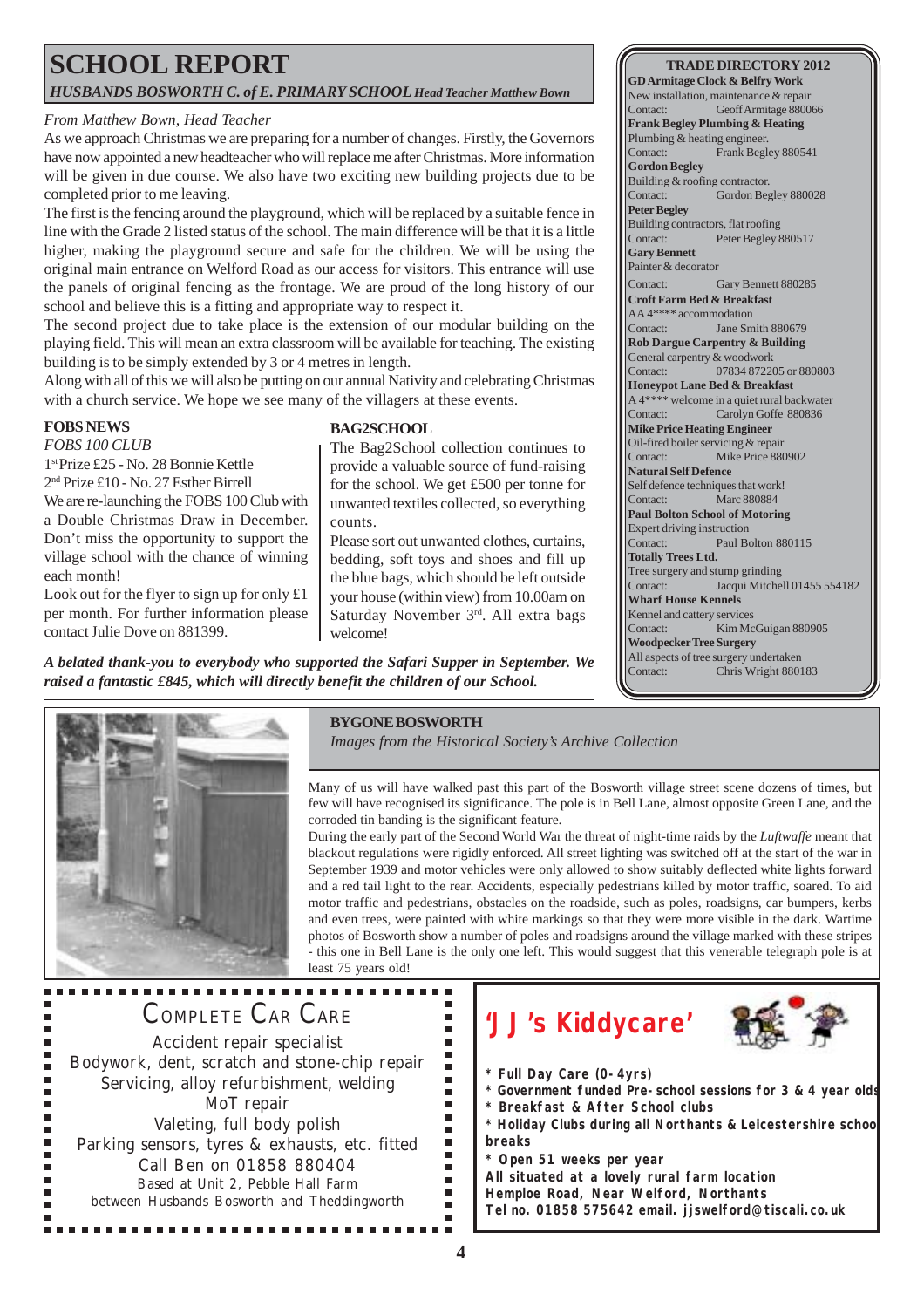**All Saints Parochial Church Council** Contact: Brian Smith 880225 **Art Workshop** Contact: Ann Saxton 880971 **Baby-Sitting Circle** Contact: Claire Scott 880295 **Badminton Club** Contact: Lorrie Forman 880281 **Beaver Scout Troop** Contact: Stuart Dainton 881431 **Bosworth Belles** Contact: Linda Lawton 880503 **Bosworth Tots** Contact: bosworthtots@hotmail.co.uk **Conservative Association** Contact: Robert Maxwell 880361 **Craft Group** Contact: Gail Wilmot 880413 **Handbell Ringers** Contact: David Staples 880668 **Historical Society** Contact: Heather O'Connor 880165 **Husbands Bosworth Rainbows Group** Contact: 881757 or 881442 **1st Kilworth Scouts/Beaver unit** Contact: Stuart Dainton 881431 **Leicestershire Bee Keepers Assoc.** Contact: Sally Lang 880773 **Lutterworth African Drumming Group** Contact: Ralph Horton 880526 **Playing Field Committee** Contact: Jennifer Rogers 880401 **Royal British Legion** Contact: Robert Maxwell 880361 **Short Mat Bowls** Contact: Marilyn Nicholls 07984 853208 **Tennis Club** Contact: Jennifer Rogers 880401 **Tower Bell Ringers** Contact: Geoff Armitage 880066 **Welford Bridge Club** Contact: Kate Hancock 880205 **Workers Education Association** Contact: Sally Sherratt 571064

#### **BOSWORTH TOTS**

Bosworth Tots, stay and play sessions for tots (from birth to 4 years) and their parents, grandparents and carers is up and running! The group meets in the Village Hall on Thursday mornings 9.30am to 11.30am. Fees are £1.50 for one child and then 50p for each additional child.

The group are looking for donations of toys and equipment. If you can help e-mail: bosworthtots@hotmail.co.uk

### **ACTIVITY GROUPS 2012 ACTIVITY GROUPS**

#### **BOSWORTH BELLES**

The next meeting of Bosworth Belles will be on Wednesday, November 21st at 7.30pm in the Village Hall. The group will be treated to a Pilates taster session with instructor, Nicky, who will explain the techniques and outline the benefits. Contact for the evening is Pat.

*Bosworth Belles, ladies social group, meets on the third Wednesday of each month, usually in the village. Membership is informal, with no subscription fee; a small fee to cover costs is requested at each meeting - pay as you play!*

#### **DANCE OFF**

Three Bosworth dancers from Glen and Nikki Badham's Dance School are competing at national level.

Tricia Day and daughter, Rebecca, along with fellow villager, Marcia Blagg, will be 'strutting their stuff' at Blackpool's famous Winter Gardens Dance Festival at the beginning of November.

#### **ALL SAINTS CLASSIC FILM NIGHT** *NOVEMBER 16th 7.30pm Church Hall. The Man Who Never Was*

A true wartime spy story of a British attempt to trick the enemy into weakening Sicily's defences before the 1943 attack, using a dead man with faked papers.

#### *DECEMBER 7th [note change of date] Black Beauty*

Black Beauty, a magnificent stallion, is born on a rundown family farm and loved by young Joe. Growing up together, the boy and his horse are inseparable - until the wicked new squire, (Patrick Mower) forces the Evans family from the farm and steals Black Beauty away from Joe. He never gives up hope of being reunited with Beauty, and is determined to find the great love of his childhood days once more…

*Films after Christmas will be shown on* January 11<sup>th</sup>, February 8<sup>th</sup> and March 8<sup>th</sup> *2013. Titles to be determined.*

> L Г

> Г

Г

**NHBC** 

<u> El espera</u>

#### **HISTORICAL SOCIETY**

The Society's November meeting will be on Wednesday 7<sup>th</sup> at 7.30pm in the Church Hall, when Beryl and Tony Whitney, our Blue Badge Guide friends from 'over the border' will return to take us into the industrial past of Northampton for their *'Shoes, Suits and Corsets...'* tour. Everyone welcome!

#### **MUM CALL...**

Would you like to be part of the Husbands Bosworth Baby-sitting Circle? Enjoy your night out whilst your children are in the care of a fellow mum. Return the favour on another night - and all for FREE. We have regular social get-togethers, so it's a chance to meet other local mums as well! E-mail: clareemily11@yahoo.co.uk or call 880295 or 07557221758.

#### **REMEMBRANCE**

Don't miss... the British Legion film show and refreshments at the Church Hall on Friday, November 9<sup>th</sup> at 7.30pm - "The Secret Wireless War - Beyond Bletchley Park". Behind the scenes of the wartime code breaking Station X. Donations in aid of the Poppy Appeal.

**IPPON SPORTS MASSAGE Sports and therapeutic massages**

**The mobile clinic that comes to you Call Dulcie on 01858 882071 or 07722990619**

П

П

### **PETFRIENDS** *Pet & Home Care*

PetFriends provides clients' dogs, cats and other pets the loving care that they need while you are away, right in your own home! Your pets will stay in their own secure, familiar environment and follow their customary routine and diet. **A local veterinary nurse will look after your pets and home while you are away.**

Pets fed, watered and excercised. Medication administered, plants watered.

Fully insured - references available

**For more information please contact Natasha Blunt VN 01858 880183 07739 467284**



Complete building service Specialist in new build Quality renovations & Extensions **Tel/Fax 01858 881202 Email: pcbuildserv@btinternet.com**

27 years

**Established** SERVICES LTO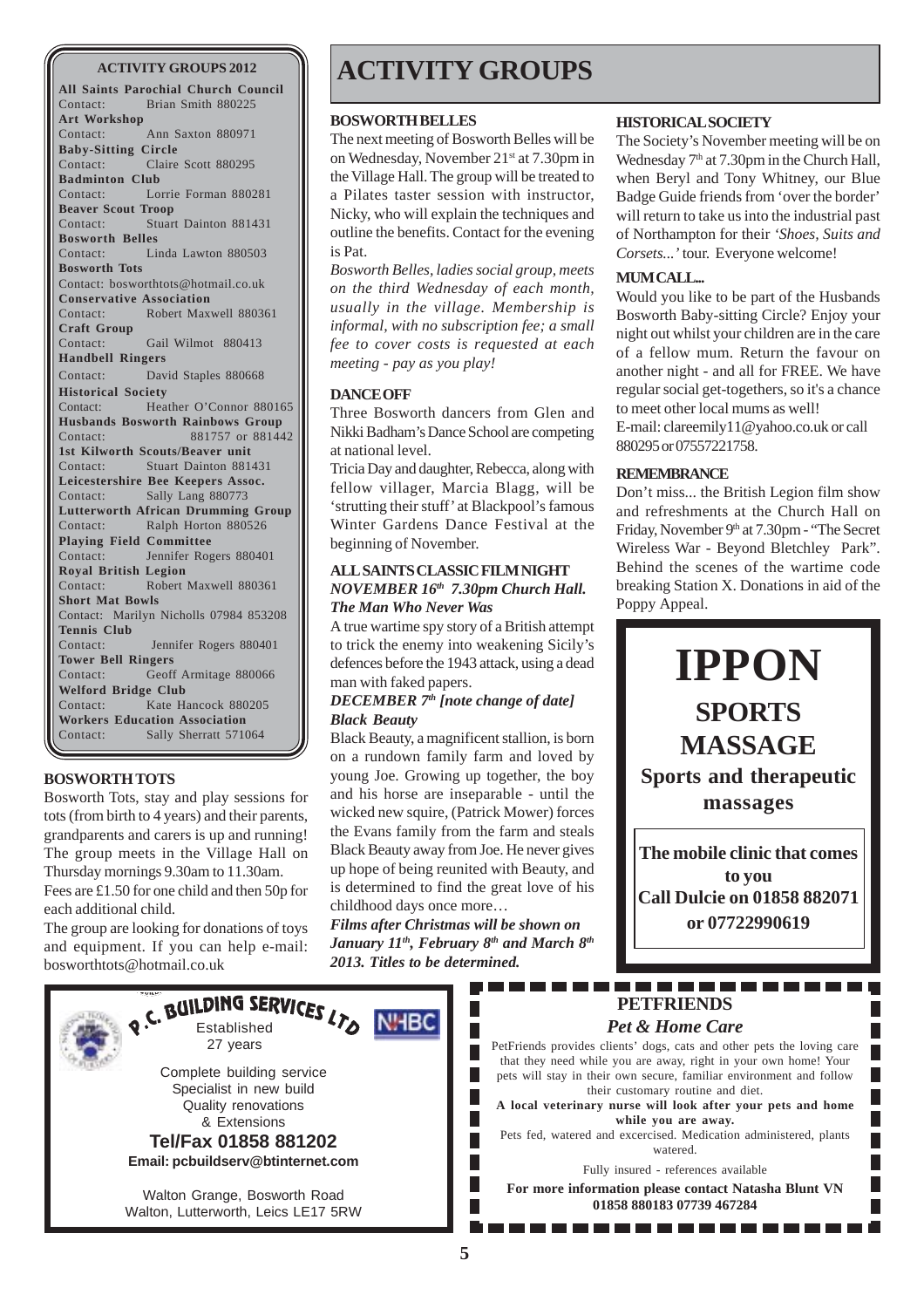# **PARISH COUNCIL NEWS** LOCAL OFFICERS

#### **Report of the Parish Council Meeting held on Tuesday, October 2nd 2012.**

*Full Council and two members of the public were present.*

#### **Visitors' Questions**

♦The Scout group's new chairman, Stuart Dainton, introduced himself to the meeting. He told members that the group was thriving and was keen to integrate into the community. Council noted that the Lease Agreement for the land on which the Scout HQ building was built was due for renewal in the near future and would shortly be calling for a consultation with Scout leaders.

*Minutes of the previous meeting were read and approved.*

#### **Matters Arising**

♦Council heard that the new bin collection scheme would start in the week beginning November 19th. ♦A number of people had come forward to undertake the defibrillator training course but it was agreed to see if any more would like to sign up before seeking further information.

♦Clerk informed members that she was consulting with a contractor regarding the removal of the asbestos dumped at the allotments site.

♦Further quotations for repairs and renovation work at the cemetery chapel were awaited.

♦Work to stabilise and repair the War Memorial stonework was under way.

♦Council discussed the problem of overhanging vegetation on the School Lane bridle path. Some of the vegetation had fallen away from the path. Clerk was asked to consult with Highways.

#### **Cemetery**

♦Clerk and Mr. Forman had met with the grass-cutting contractor to discuss the damage to headstones and work to boundary hedges. Overgrown hedges would be cut back in accordance with the Job Specification during the autumn.

♦It was noted that, despite the exceptionally wet summer, the drainage work in the cemetery extension appeared to have solved the flooding problems.

#### **Playing Field & Play Area**

♦Council discussed quotations for repairs to the skate park equipment. It was agreed to obtain a second quote for the necessary repair work. Members briefly discussed options for a planned replacement programme for equipment, as much of that on site was now 10 years old. It was suggested that special fundraising events could be used to help pay for new equipment.

♦It was noted that the roadside hedges were encroaching onto the footway. Clerk was asked to contact the hedging contractor to see if he could cut these back when he was passing.

#### **Allotments**

♦Clerk informed Council that one plot was now vacant. *[Editor's Note: This plot is now taken]*

Mr. Forman had strimmed an overgrown plot and the cemetery-side access track.

#### **Traffic Issues**

♦Council discussed the effectiveness of the Speed Indicator Device. Members noted that brake lights often came on when vehicles activated the device. The information gathered was being fed into the County Council Road Safety Team system and could be used in any future calls for more enforcement. Generally it was noted that average speeds were below 30mph in the built-up areas, with emergency vehicles probably accounting for some of the higher readings. The problem area was Kilworth Road entry where consistently high readings were recorded.

#### **Rural Housing Scheme**

♦It was noted that planning permission had been granted for the Welford Road Exception site and that East Midlands Housing were now consolidating the funding.

#### **Accounts**

♦Funds for setting up the Bosworth Tots group had been allocated and members asked that a report of what the funding had been used for be presented.

#### **Planning & Correspondence**

♦Clerk was asked to seek the cost of solar lighting systems suitable for lighting a Christmas tree sited on The Green.

#### **Any other business**

♦Damage to the waste bin in the Millennium Woodland carpark was noted.

♦Mrs. Hobson reported that the planned resuscitation course had been postponed due to problems with a suitable time-slot with St. John Ambulance.

♦Mrs. O' Connor agreed to represent Council at the Rural West Community Forum.

*The next meeting of the Parish Council will be on Tuesday, November*  $6<sup>th</sup>$  *at 7.45pm in the Committee Room of the Village Hall.*



#### **Husbands Bosworth Parish Council: Councillors**

William Fletcher 880910 (Chairman) Melvyn Forman 880281 Heather O'Connor 880165 Susan Fisher 880026 Stuart Brain 881615 Patricia Hobson 880070

#### **Parish Clerk**

Jackie Fletcher, 13 School Lane, HR LE17 6JU Tel: 880910 E-mail: jackiehbpc@btinternet.com

#### **District Councillor**

Brian Smith 10 Butt Lane, H.B. LE17 6LN Tel: 880021 E-mail: b.smith@harborough.gov.uk

**County Councillor** Graham Hart Lilac Cottage Willoughby Waterleys Leicester LE8 6UF Tel: 01162 478600 E-mail: graham.hart@leics.gov.uk

**For the forthcoming Police and Crime Commissioner elections it is important that you are kept informed of the candidates standing for election in the area. Candidates will have different ideas, skills and experience to bring to the role. Information on who to vote for and how they propose to make a difference will be available from Friday, October 26th at www.choosemypcc.org.uk These are important roles, so ensure you choose the candidate that will tackle the issues YOU care about.**

**You can also call 0800 1 070708 to order your free paper copy.**

*Members of the public will have the opportunity to question local candidates at St. Dionysius Church, Market Harborough on Thursday, November 1st at 7.00pm.* **The election takes place on Thursday.** November 15<sup>th</sup>.

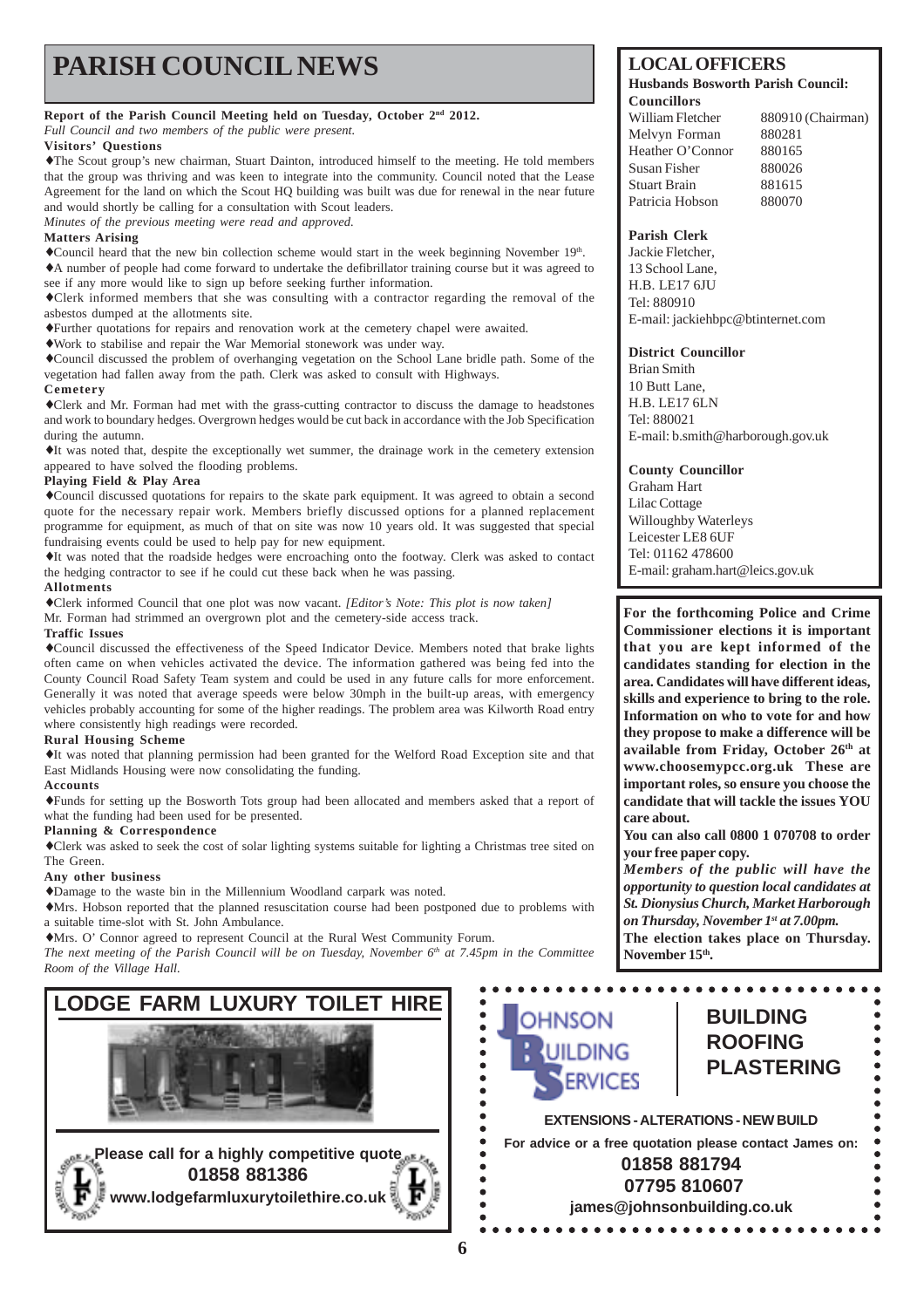## **CHURCH NEWS**

*All Saints Parish Church, Methodist Chapel & St. Mary's Roman Catholic Church*

#### **CAUSEWAY COFFEE MORNING**

The next Coffee Morning will be on Friday, November 9<sup>th</sup> from 10.00am to 11.30am and is open to any village residents who are retired and living alone. Come along and catch up with old friends, make new ones and have a nice cuppa and piece of cake!

### Parish Notices

**Holy Matrimony** *Kelly Allen & Paul Gibbs* September 22nd 2012 **Baptism** *Summer Sally Ann Bennett* October 14<sup>th</sup> 2012 **Death** *Dorothy (Doff) Page* of Welford Road October  $20<sup>th</sup>$   $2012$ Aged 86 years *R.I.P.*

### **ALL SAINTS FLOWER ROTA November:**



#### **CHRISTMAS FESTIVAL**

You should have a Festival Entry Form with this issue of the *Bugle* - if not, and would like to display a decorated entry please call Lorrie 880281, Penny 881140 or Janice 880668. The Festival is on Saturday, December 1st and Sunday 2nd in All Saints Church.

As usual, the whole church will be gloriously lit by the displays and there will be competitions, votes for your favourite entry, festive music and refreshments throughout the weekend.

There will be a door charge of £2.50 per person, accompanied children under 14 free. Please come along and support the parish church and get the Festive Season under way in style!

*Exhibitors please note set-up times from 4.00pm to 8.00pm on Wednesday 28th and Thursday 29th.*

## **METHODIST CHURCH**

**Coffee Morning Wednesday, November 21st 10.00am-12.00noon. at the home of John & Margaret Scurrah 25 High Street. Please drop-in for coffee and a chat. Visitors always welcome.** *Lorrie Forman*  $\parallel \parallel$  12.00 noon.  $\parallel \parallel$  **Methodist Church** 

### **ADVENT CONCERT**

Lutterworth and District Choral Society is opening their Winter Season with an Advent Concert at the Wycliffe Memorial Methodist Church in Lutterworth on December 1st. The choir will perform Pergolesi's Magnificat, excerpts from the Messiah and anthems by Elgar and Bach-Gounod. The concert starts at 7.30pm. Tickets cost £8 and are available from Payne and Bond, Lutterworth, choir members and on the door. Children and students under 18 years are welcome free of charge. For more information contact: Karen Wilson-deRoze ktwder@googlemail.com or visit www.lutterworthchoral.co.uk

### "**CHURCH SERVICES** "

#### **Hexagon Benefice**

- **4 8.00am Communion Mowsley 9.30am Family Communion HB 9.30am Family Service Shearsby 11.00am Communion Thed. 11.00am Family Service B'thorpe 6.00pm Communion Arnesby**
- **11 10.45am REMEMBRANCE HB 10.45am Arnesby Baptist Church**
- **18 10.30am Benefice Service Shearsby** *Remembering the Bereaved*
- **25 8.00am Holy Communion HB 9.30am Communion B'thorpe 9.30am Family Service Shearsby 11.00am Communion Arnesby**

**Churchwardens: Brian Smith 880021 Lorrie Forman 880281** *[Benefice in interregnum] Short Communion every Wed. 9.15am HB*

- **4 Mr Roger Stephenson**
- **11 Rev Brian Kennard**
- **18 Rev Frances Ballantyne**
- **25 Rev Brian Kennard (Communion)** *Services every Sunday 6.30pm. All Welcome*

**Contacts: Rev. Brian Kennard 462889 Senior Church Steward: Mr. A Lloyd Jones 880343**

**St Mary's Roman Catholic Church**

*Services every Sunday 8.30am.*

**Contact: Robert Constable-Maxwell 880361 Father Owen O'Neil 462359**